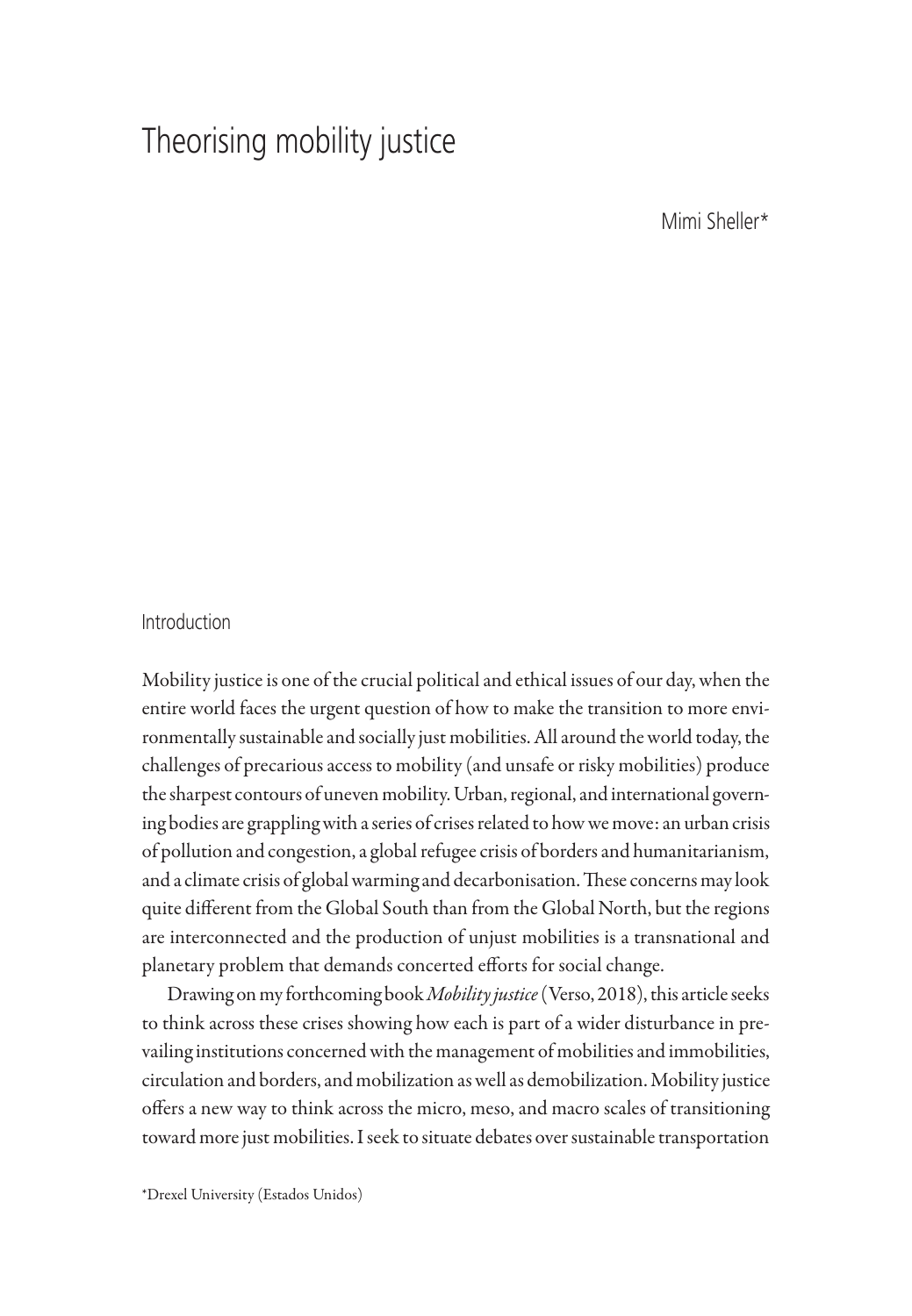and low-carbon transitions in the context of wider unequal mobility regimes, including consideration of the rights to cross-border mobility of refugees and migrants, but also at issue are the larger macro-mobilities of a planetary scale and the smaller micro-mobilities at the bodily scale (especially as inflected by race, gender, disability, and sexuality) and even at the nanoscale (for example, concerning viral mobilities, chemical pollutants, or hunger, obesity and conversion of energy into fat).

Elite mobilities and refugee movements stand in some relation to each other, and are also not separable from climate change and urban resilience, or the mobilities of hunger and disease, military mobilities and global logistics chains, racial segregation and gendered sexual policing of everyday bodily mobility, eviction and homelessness. Current approaches to transport justice, environmental justice, and even spatial justice have not spent enough time showing how embodied differences in class, gender, race, ethnicity, nationality, sexual identity and physical ability influence accessibility and interact with the mobility regimes and control systems that reproduce uneven mobilities. Truly addressing the injustices of unequal mobilities requires that we develop a deeper understanding of how uneven mobility relates not only to how we move around cities, but also gendered and racialized colonial histories and neocolonial presents; along with the geo-ecological and geo-political bases of planetary mobilities in extractive industries such as mining and energy production.

The new mobilities paradigm beyond the Global North

Over the past fifteen years a new interdisciplinary approach to the study of mobilities has been emerging across the social sciences, as well as touching the humanities and more "applied" fields of design, urban planning, and transport studies. For me it began when John Urry and I organized the Alternative Mobility Futures conference at Lancaster University, u.k., in January 2004 and then launched the Centre for Mobilities Research. The conference led to several publications that became influential in announcing "the new mobilities paradigm" (Sheller and Urry, 2006), including my article with Urry which introduced the 2006 special issue of *Society & Space* that we co-edited on "materialities and mobilities". The conference also involved a workshop on mobility and mobile media, which led to our edited collection "Mobile technologies of the city". And finally, it influenced our decision to launch the journal *Mobilities*, founded in 2005 along with co-editor Kevin Hannam, with its first issue published in January 2006 with the editorial introduction on "Mobilities, immobilities and moorings" (Hannam, Sheller and Urry, 2006).

At the same time, a number of cultural geographers in the U.K. had also been gathering projects around concepts of mobility, especially involving the work led by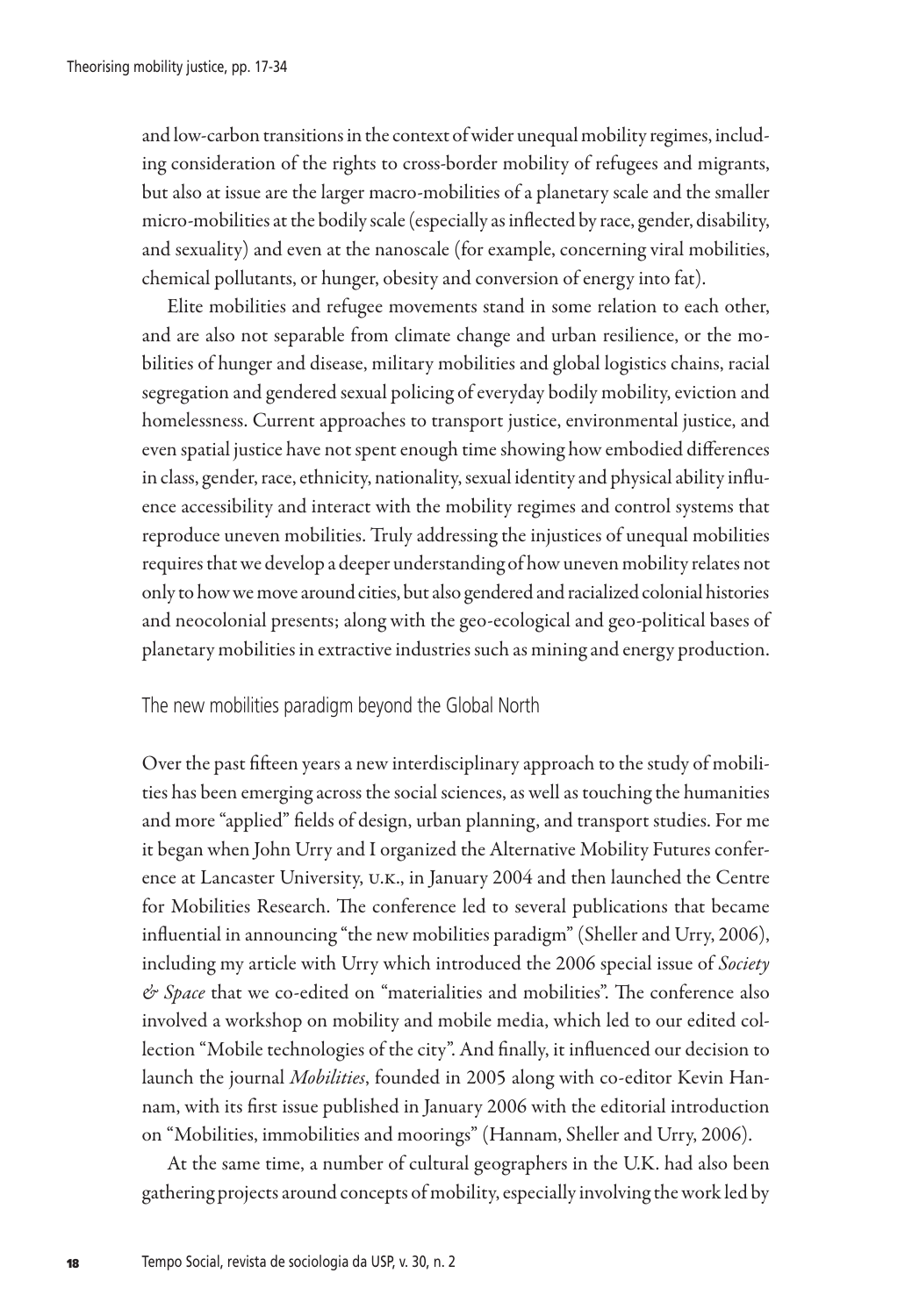Tim Cresswell, Peter Adey, Peter Merriman, and other geographers. Their work led to a whole series of important publications that have made the concept of mobilities central to the discipline of geography (see Cresswell 2006, 2011, 2012, 2014; Adey *et al*., 2014; Adey, 2017). Meanwhile, historians involved in the International Association for the History of Transport, Traffic and Mobility  $(T2M)$  were likewise beginning to broaden the notion of transport history towards a more diverse history of mobilities, which eventually led to the launch of the journal *Transfers: Interdisciplinary Journal of Mobility Studies*, edited by Gijs Mom. More informal research networks also began to emerge, including the Cosmobilities Network and various other "mobilities networks" including a Mediterranean mobilities network, a Pan-American mobilities network, and eventually an Aotearoa/New Zealand Mobilities network and the recently launched Australian Mobilities Network, all of which maintained electronic mail lists and organized occasional conferences and workshops.

The field of mobilities studies began with discussions of "automobility" as a dominant system, but came to include research on the combined movements of people, objects, and information in all of their complex relational dynamics in many locations and across many scales. It involves new theoretical approaches and methodological innovations for studying both mobilities and immobilities, speed and barriers, as well as the representations and meanings attached to such movement (Sheller and Urry, 2006; Sheller and Urry, 2016). Mobilities research focuses on the constitutive role of movement within the workings of most social institutions and social practices, and focuses on the organization of power around systems of governing mobility and immobility at various scales. Such systems are culturally shaped and politically governed by mobility regimes that govern who and what can move (or stay put), when, where, how and under what conditions. Mobilities research focuses not simply on movement per se, but on "the power of discourses, practices and infrastructures of mobility in creating the effects of both movement and stasis" (Sheller, 2011, p. 2).

Since it would be unwieldy to try review the field as a whole, here I want to focus especially on developments relating to issues of power, inequality, and justice. I would argue that issues of uneven motility and of mobility rights, ethics and justice have become crucial to the field (Cresswell, 2006; Bergmann and Sager, 2008). There has been increasing attention to concepts such as "differential mobility" (Frith, 2012), "uneven mobilities" (Sheller, 2015), "motility" or potential mobility (Flamm and Kaufmann, 2006; Kellerman, 2012), "mobility capabilities" (Kronlid, 2008), and questions of power, justice and mobility rights (Bærenholdt, 2013; Faulconbridge and Hui, 2016). Mobilities research also has a normative dimension: it engages not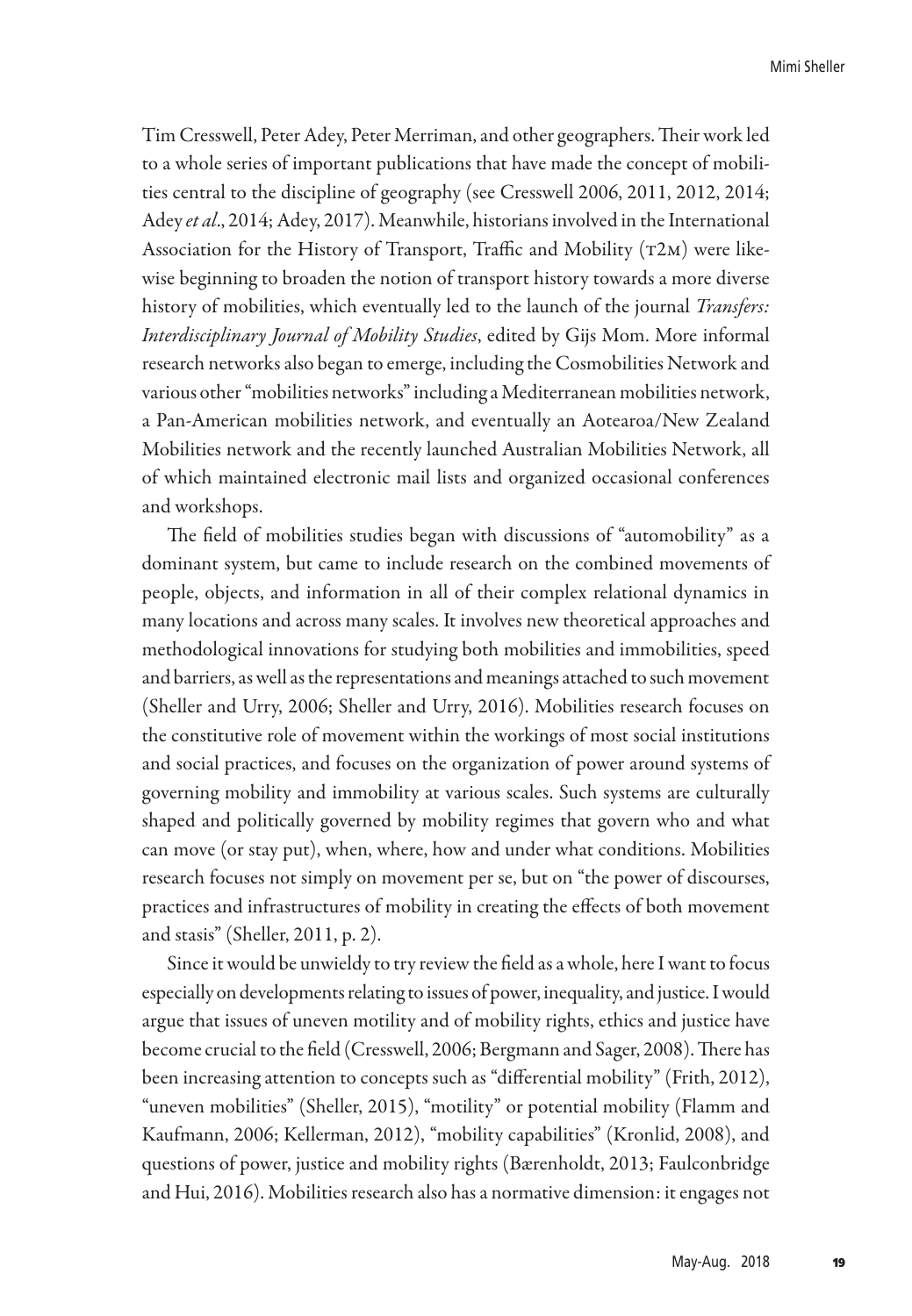only in critical analysis of historical and existing mobility systems, but also models future transitions that might help to bring about alternative cultures of mobility. It asks how relations of mobility and immobility are culturally made within and through social practices. What is the new mobilities paradigm?

- 1. A *new way of thinking* about social worlds as emergent from complex and multiscalar mobile relations, flows, circulations, and their temporary moorings (rather than sedentary epistemologies and methodological nationalism).
- 2. Mobilities research provides insight into the social practices and material agencies of contemporary mobile lives. It examines the *complex interconnections* between physical, virtual, communicative, and imaginative mobilities, including the movement of people, objects, information, capital, and resources – as well as their immobilities.
- 3. We also focus on understanding how *meanings, representations, and mobility discourses* frame phenomena as moving or still, fast or slow, mobile or immobile.
- 4. A *method and collaborative site of action* for experimenting with new mobilities, exploring mobility ethics, and developing explicitly normative frames for instigating mobility justice.
- 5. There is a *politics of mobility*, organized around "constellations" of movement, meaning and practice, as Tim Cresswell describes it (Cresswell, 2010). Mobilities are uneven, differential, and unequal, and come together through these combined lived experiences that are both physical and meaningful.

Mobilities research therefore encompasses not only study of the corporeal travel of people and the physical movement of objects (e.g., transportation systems), but also imaginative travel, virtual travel, and communicative travel (Urry, 2007), which are various kinds of mediated mobilities that involve the circulation of images and representations, while also enabling and coercing (some) people to live more "mobile lives" (Elliott and Urry, 2010). By bringing together studies of migration, transportation, infrastructure, transnationalism, mobile communications, imaginative travel and tourism, these various new approaches to the study of mobilities are especially able to highlight the relation between local and global "power-geometries" (Massey, 1991). We can begin to see that uneven powers of "motility" – meaning the capability for mobility and control over the mobility of others – and differential "accessibility" to various kinds of spaces and social goods are not just the result of racial, gendered, classed, sexed, and other formations, but are also *productive of* those hierarchical systems of differentiation, through various kinds of enablement and disablement.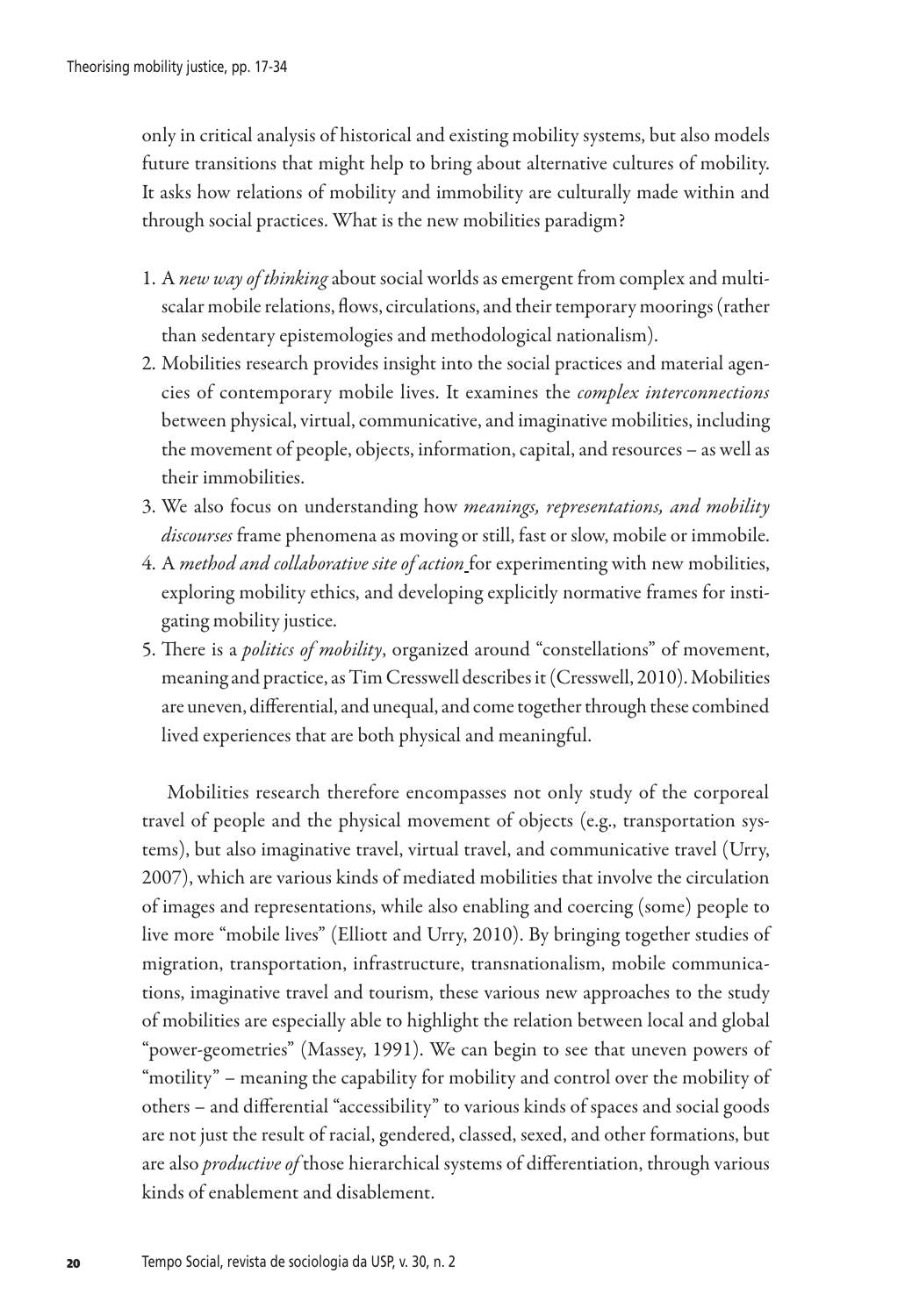However, over this decade it has also become clearer that we need both a deeper historicizing of mobilities research in terms of colonial histories, global geographies, and the global impacts of neoliberalism, as well as a deeper ecologizing of the material resource bases of mobility in extractive industries (Sheller, 2014). On the one hand, a great deal of mobilities research has focused on contemporary urban issues, especially in the Global North, issues such as sustainable post-automobility mobility transitions involving redesigning cities for bicycling, walking, and public transit; the problematic growth of air travel and aeromobilities that promote mobile lifestyles of "mobility pioneers"; or even concerns over crossing borders, whether by tourists, travelers, or migrants. Some have called for greater attention to (im)mobilities in the Global South, to questions of mobility in rural and "peripheral" areas, and to the problems of coerced mobilities and displacement. On the other hand, the strong issues in anthropocentric processes such as commuting, transport systems, traveling, migration, or various leisure mobilities has kept the focus on micro-scale embodied movement, meso-level patterns of mobility and immobility, and occasionally the macro-level structures of governance of mobility regimes. But the ecological problems of the Anthropocene may demand that we focus greater attention on the non-human circulation of energy, metals, water, pollution, and waste. Rather than focusing on how people move, we also need to think about how systems are mobility are built, energized, and impact on larger planetary ecosystems.

Indeed, a focus on the Global South, on non-urban areas, and on ecological concerns leads us to connect together issues of histories of colonialism and extractive industries with more immediate problems of urban life and forms of uneven circulation in the world today, both locally and globally. It also suggests that we might look more closely at the politics of mobility as an ongoing struggle to control or disrupt the mobility regimes that shape power relations.

I began my career studying the "public sphere", democracy formation, and civic participation in post-slavery societies (in which I include my own home-city of Philadelphia). My PhD dissertation and first book, *Democracy after slavery: black publics and peasant radicalism in Haiti and Jamaica* (2000), examined how "black publics" in post-emancipation Haiti and Jamaica struggled to build radical democratic societies but were thwarted by liberal and then authoritarian governments. I was fascinated with the question how "subaltern publics" form and how they participate politically. After I joined the Sociology Department at Lancaster University, this led to my first co-authored article with John Urry, "The city and the car" (2000), in which we examined how the automobile was not simply a technology of transport, but had transformed public space, public life, and democratic participation. This led to an interest in what I called "mobile publics" and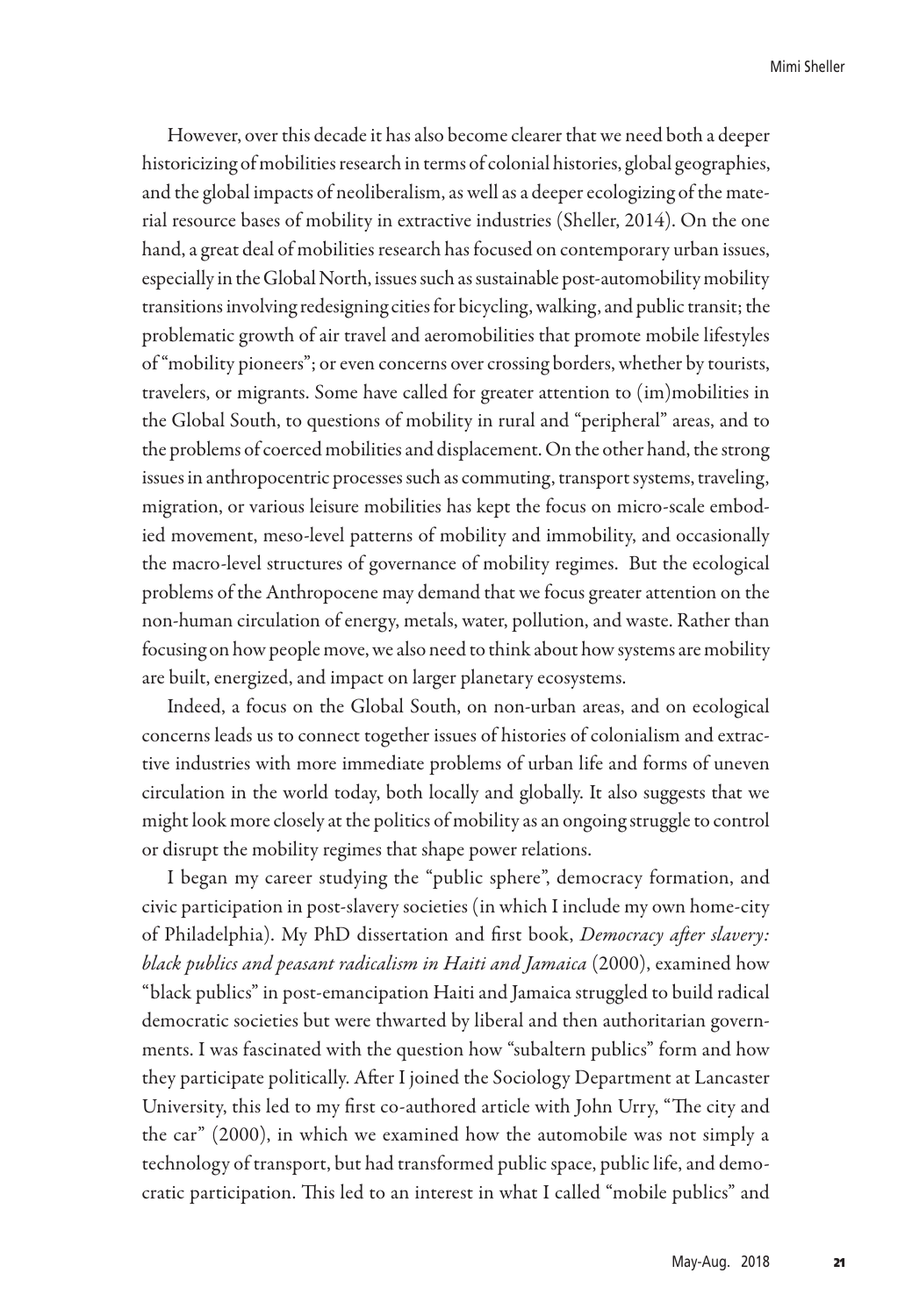the ways in which mobility transformed both private and public life, as well as the conversations that led to what I have described above as the emergence of the "new mobilities paradigm".

At the same time, however, I was working on my second book, *Consuming the Caribbean* (Sheller, 2003), which applied a mobilities theoretical lens to look at the Caribbean as a mobile region, built out of the capitalist circulation and consumption of bodies, labor, plants, commodities, representations, texts, and cultures. Thus my own work on mobilities was always informed by a non-Western and postcolonial critical perspective, as well as efforts to understand the exploitative relations between East and West, North and South. This would lead to my later book, *Aluminum dreams: the making of light modernity* (Sheller, 2014), which traced those connections and (im)mobilities through a material cultural history of the light metal, aluminum, and its basis in bauxite mining around the world, but especially in the Caribbean. I have increasingly tried to merge together my research interests in the Caribbean and Latin America, which has its own conferences, dialogues, and interlocutors, with my research interests in the field of mobilities research, where the participants have tended to be European. The emergence of an interest in "the new mobilities paradigm" in Latin America has provided the perfect opportunity to try to advance these projects on common ground.

Mobility justice and uneven mobilities

The specific trajectory of the field and of my own work, described above, has led me to my latest project: to think more precisely about how we might theorize justice in relation to liberal and neoliberal power, global inequalities, and colonial histories and postcolonial presents of uneven mobilities. In my forthcoming book, *Mobility justice*, I theorize justice more specifically in relation to concepts of distributive justice, deliberative justice, procedural justice, restorative justice and epistemic justice, which I cannot fully review here. I also contrast concept of transport justice, which I argue is too narrowly focused on transport alone, and spatial justice which is too narrowly focused on the urban scale and is not very mobile. I draw on some ideas from the climate justice literature (e.g., Schlosberg, 2012) and develop a capabilities approach to think about differing capabilities for mobility. This leads to key questions such as these:

- Who is able to exercise rights to mobility and who is not capable of mobility within particular situations? Who is mobile or immobile and why?
- Who governs or controls mobility systems? How have sovereign control and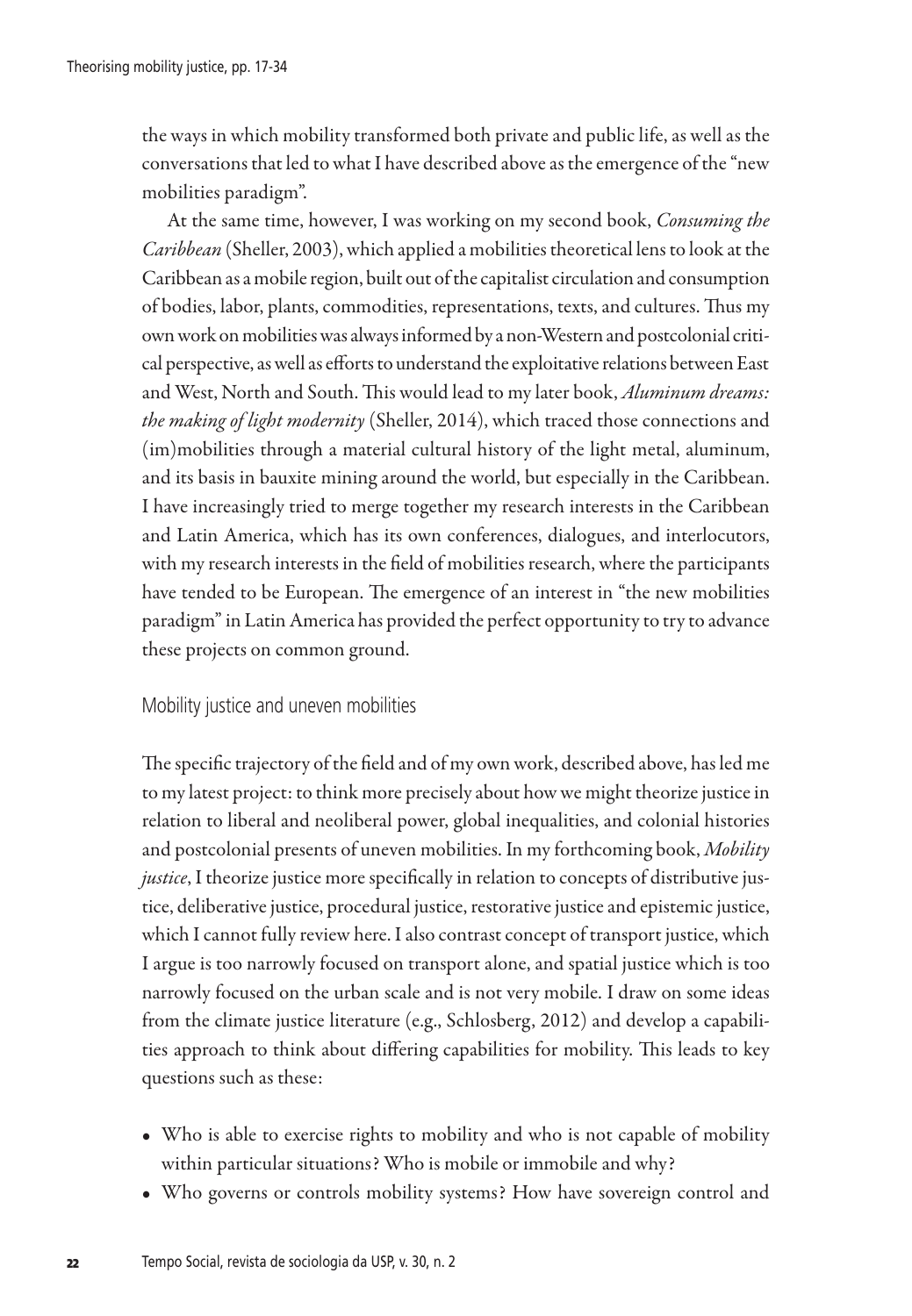disciplinary systems historically produced differently marked bodies as unequal mobile subjects?

- What modes of counter power and subversive mobilities might inform the kinds of *moves* that can be made to resist, overturn, challenge, or escape these mobility regimes?
- How can we support building greater mobility justice? How can people reclaim the mobile commons?
- What do we mean by "uneven mobility"?

To use the categories that serve to organize the recent *Routledge Handbook of Mobilities Research*, the unevenness of mobility may take the form of uneven *qualities*  of experience, uneven access to *infrastructure*, uneven *materialities*, uneven *subjects* of mobility, and uneven *events* or temporalities of stopping, going, passing, pausing, and waiting (Adey *et al*., 2014). These uneven terrains bring socio-technical infrastructures to the social and political foreground, for they depend not only on the design of the built environment but also on the social practices in which delay, exclusion, turbulence, blockage, and disruption are an everyday experience for those who must dwell in and move through marginalized spaces seeking livelihoods, passage, and asylum (e.g., Fischer, McCann and Auyero, 2014; Mountz, 2010; Graham, 2009). I find these concepts very helpful for thinking about uneven mobility and accessibility as productive of hierarchies of race, ethnicity, class, gender, sexuality and disabilities or impairments via processes of control over differential mobilities.

Uneven mobility, therefore, refers first, to a terrain for movement in which there are divergent pathways, differential access, or partial connectivity; this refers then to built environments, and the ways in which urban space and national space may be splintered in ways that connect some places while disconnecting others. Second it refers to means or modes of movement that have a greater or lesser degree of ease, comfort, flexibility, and safety, with more or less friction, noise, speed, or turbulence; this is suggestive of segregated transportation systems, not just explicit rules as to who can ride different modes, but also class-based exclusions that relegate the poor to more dangerous and uncomfortable means of transport, longer distance commutes, peripheral living spaces and perhaps even homelessness. Third, it refers to spatial patterns, forms of mobility management, and control architectures that govern relations of mobility and immobility, speed and slowness, comfort and discomfort across many scales, including gates, walls, exclusionary regulations, detention centers and prisons. And fourth, it refers to local, regional, urban, national and global systems for control over space, territory, communication, and speed, which produce differential mobility regimes; this means not only border controls, and passport,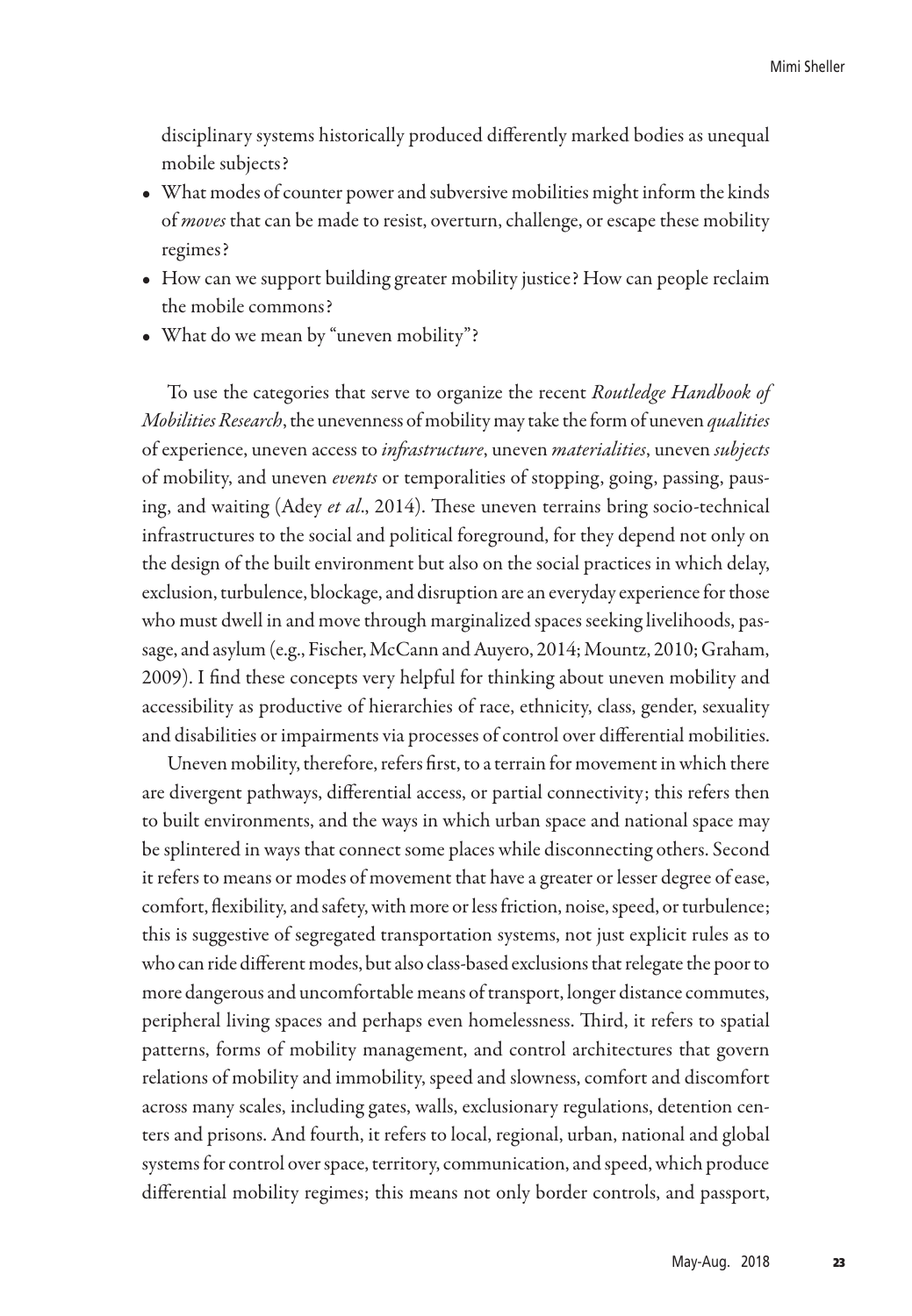visas, or pass systems, but also control over logistics, energy infrastructure, and the resources that enable more efficient mobility for the elite, and it should be said, for military powers.

Uneven mobilities are crucial to deterritorializing processes and especially forms of elite secession, which underwrite the mobile production of ongoing global inequalities. The right to mobility exists in relation to exclusions from national citizenship and urban access, controlled via policing, fungible borders, gates, passes, and surveillance systems, but also architecture, design and everyday practices that limit the right to the city and to the protection of the state. Even for those within the gates, fragmented public services, hostile policing, and gentrified city centers push the poor to the margins. In the glistening metropolises of densely packed corporate sky scrapers, only the commodified tourism spaces of urban playscapes (Sheller and Urry, 2004) and the exclusive zones of "elite mobilities" and cocooning (Birtchnell and Caletrio, 2014) may occupy the best, cleanest, greenest locations and make use of the newest, fastest infrastructures of transport and communication. Especially in the urban centers of gentrifying global cities in the Global North, the practices of conspicuous consumption and unfettered mobility of elites often stand in obscene contrast to those evicted to the margins and peripheries, unable to access the city, which has increasingly become a staged spectacle of elite privilege and tourist consumption. Such patterns may differ in the Global South, and it remains a crucial area of research to understand the articulation between elite and subaltern mobilities in differing spatial contexts.

## The scales of justice

Next I want to turn to a more specific look at different scales of mobility justice, and begin to propose more positive forms of advancing more just mobilities. The problem of mobility injustice begins with our bodies, and the ways in which some bodies can more easily move through space than others, due to restrictions on mobility relating to gender, race, class, ethnicity, sexuality and physical abilities. Consider the spatial restrictions on the mobility of wheelchair-users, or the limited mobility of racialized minorities under police regimes of white supremacy, or the constrained mobility of women under patriarchal systems of violent domination, or of sexual minorities under heteronormative regimes.

Second, it concerns the shaping of built environments by infrastructures and land use, including the forms of buildings, streets, vehicles, public transit, and other forms of transport infrastructure that have long been part of the making of racially segregated cities, sexually unsafe areas, or places of class exclusion. Consider the social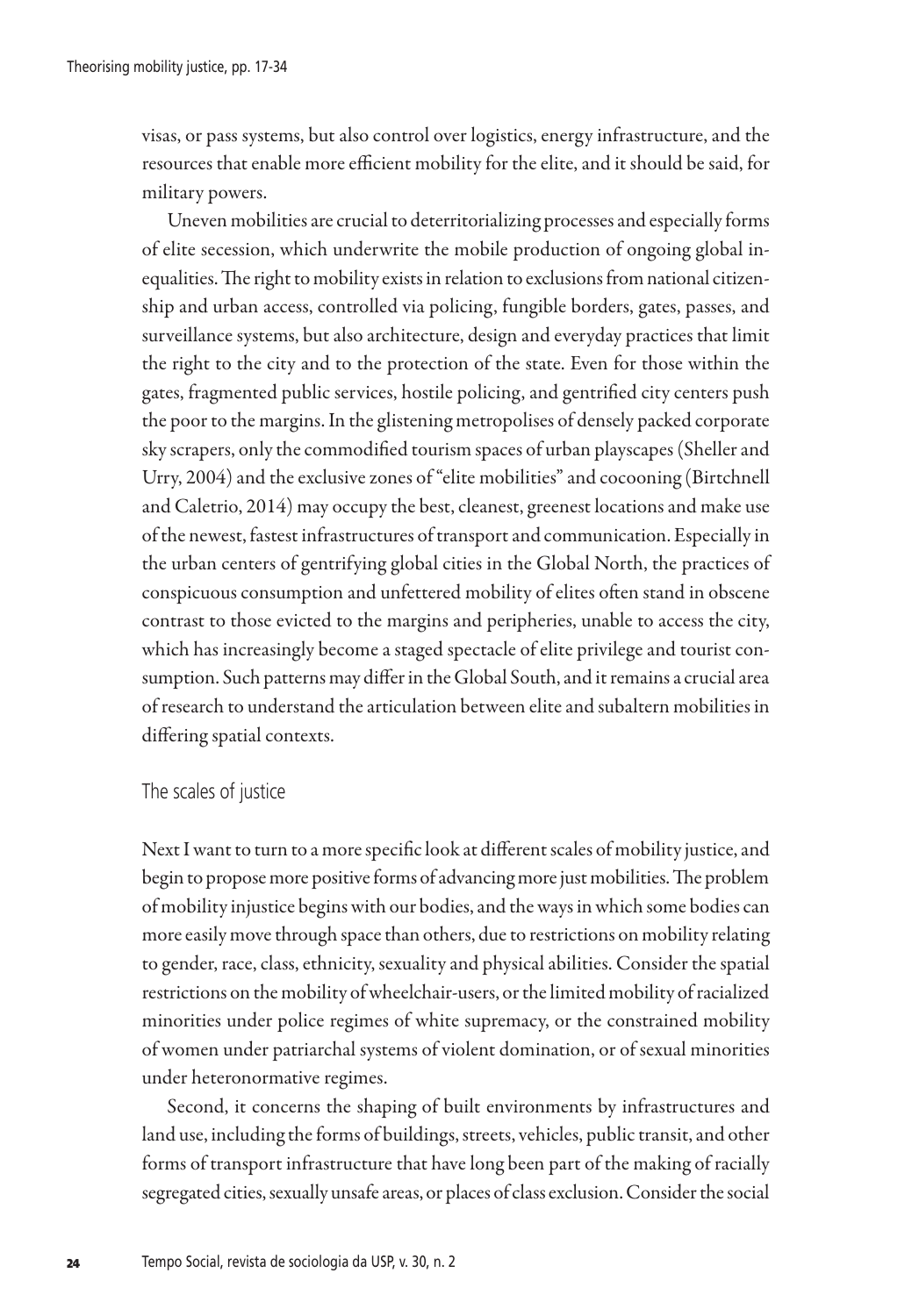movements that have advocated for desegregation of transportation, for transportation justice, for the "right to the city" of the poor, or for women's or LGBTQ rights to public space.

Third, mobility justice pertains to entire urban forms, or what I call, following Neil Brenner and Christian Schmid (2014), "planetary urbanization", including the spatial formation of suburban sprawl, fossil fuel extraction and pipelines, and toxically polluted peripheries. These global structures of uneven mobility are of course shaped by militarization and the control of land, air, and sea as logistical spaces for the movement of troops and weaponry, but also by the power of multinational capital to move around the world and take resources (Brenner, 2014; Cowen, 2014).

Fourth, mobility justice concerns the scale of the nation state, and the control of borders, migration, refugee, and citizenship. It includes visas and passports, interception, securitization, detention, deportation, and wall building, which we have seen in full force recently under the guise of the "refugee crisis" around the world. As more and more people are displaced around the world, both by warfare and scarcities of food and water exacerbated by climate change, these mobility injustices become ever more urgent.

Lastly, mobility justice issues are crucial to understanding the uneven impacts of climate change in relation to spatial injustices and uneven mobilities. Environmental injustices and mobility injustices are two faces of the same problem, each contributing to the other, and they are intertwined with the uneven distribution of access to transport, energy, and the fundamental life requirements of clean air, water, food and shelter. The circulation of waste, pollution, and toxic materials overflows any boundaries, with plastics filling the ocean, electronic waste traveling to dumps around the world, and greenhouse gases changing the composition of the Earth's atmosphere.

#### **Bodily scale**

Beginning with the bodily scale, Elliott and Urry describe network capital as a combination of capacities to be mobile, including appropriate documents, money and qualifications; access to networks at-a-distance; physical capacities for movement; location-free information and contact points; access to communication devices and secure meeting places; access to vehicles and infrastructures; and time and other resources for coordination (Elliott and Urry, 2010, pp. 10-11). There is an uneven distribution of these capacities for potential movement in relation to the surrounding physical, social, and political affordances for movement. We can think of this as different degrees of 'motility', which can be defined as 'the manner in which an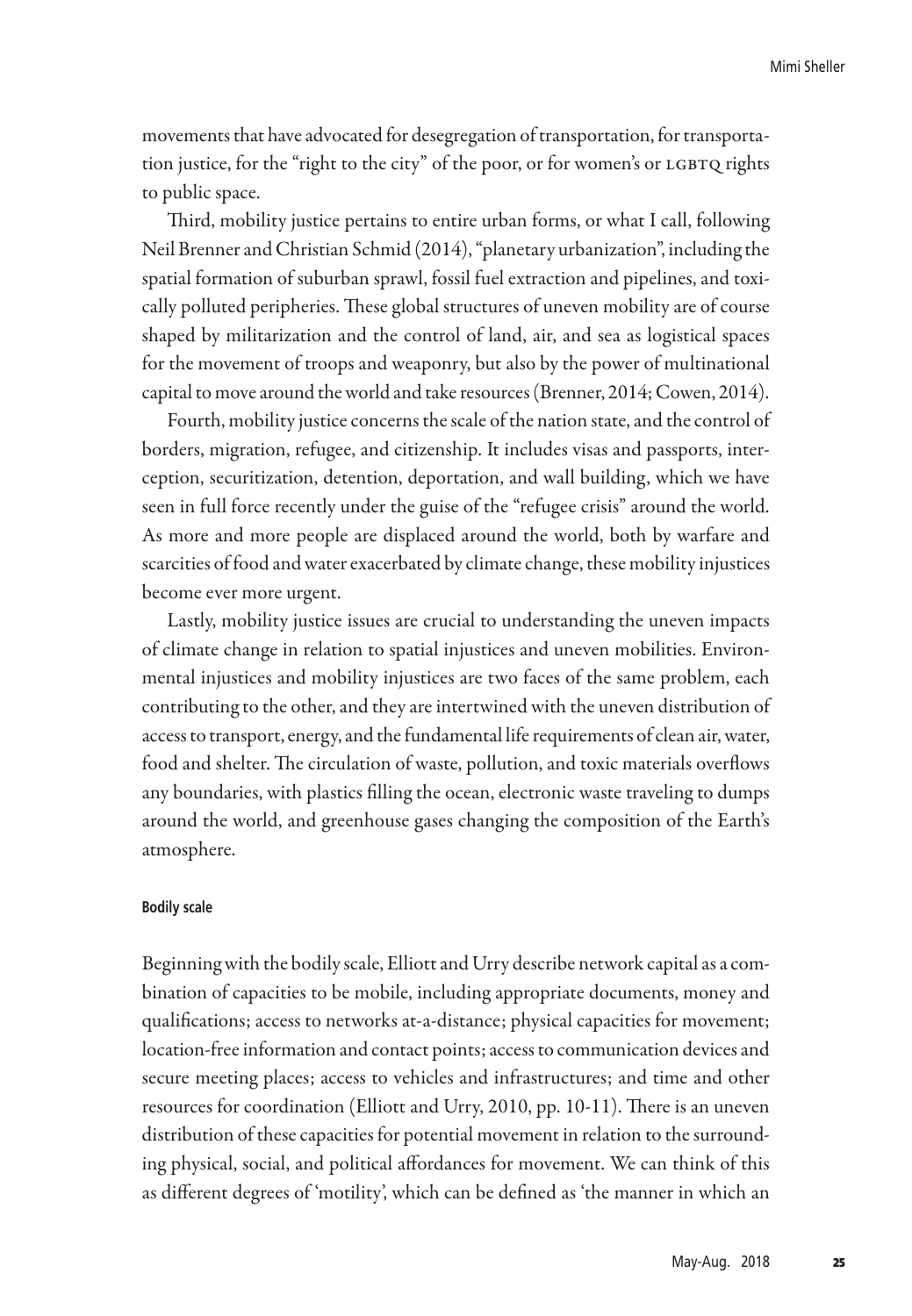individual or group appropriates the field of possibilities relative to movement and uses them' (Kaufmann and Montulet, 2008, p. 45); it concerns the potential for mobility. Elites accumulate network capital, while relegating others to situations of slow, encumbered, or vulnerable mobility.

At the scale of the body, we can posit that all people have a right to freedom of bodily movement, without undue constraint imposed from outside. Along with the basic idea of freedom of movement, I propose the following principles of mobility justice that have been (or should be) legally protected at the bodily scale, yet are very much in jeopardy today:

- *Habeas corpus*: the right to appear before a court of law and have due process if constrained by the state.
- Each individual's mobility shall be constrained by the rule of mutuality: i.e., not trampling, endangering, or depriving others of their capability for mobility.
- Individual mobility shall not be involuntarily restricted by threats of violence, including enforced forms of clothing, segregated means of movement, or unevenly applying temporal or spatial limits.
- • Gender and sexual identity shall not be used as the basis for restricting mobility or exclusion from public space.
- Racial, ethnic, or national profiling shall not be used to police entire groups or stop particular individuals from exercising freedom of movement.

## **Street scale**

Second, mobility justice concerns the shaping of built environments and land use including buildings, streets, vehicles, public transit, and other transport infrastructure that have long been part of the making of racially segregated, automobile dependent cities, as well as creating places of class, gender, sexual, and physical exclusion. Here we can build on the field of transportation justice the following principles:

- Public systems of transport shall not arbitrarily deny access to some groups as against others by physical barriers or denial of service by race, gender, ability etc.
- Public investments in transport systems shall not afford mobility to some groups by imposing undue burdens, externalities, or limitations on others who do not benefit.
- • Cities shall ensure equitable provision of public transit and communication infrastructure through a social benefit analysis based on population-level measures of social exclusion and minimum thresholds of accessibility (Martens).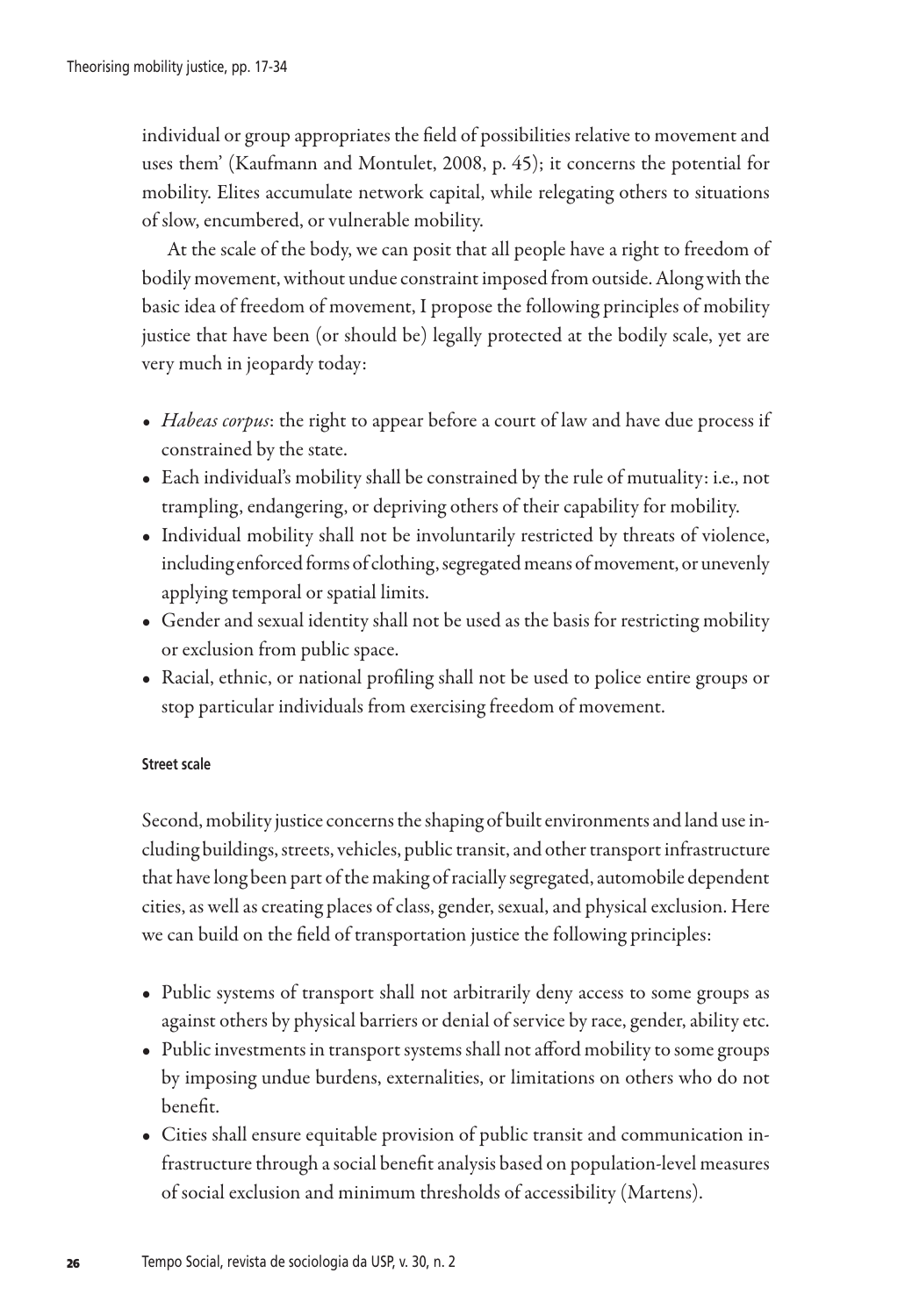• Complete Streets policies (which promote greater design attention to all modes of transport and accessibility, including non-motorized modes and public transit) shall be developed to ensure that all modes of moving are afforded space and that streets are not dominated by one mode such as cars.

### **Extended Urban Scale**

Third, mobility justice pertains to entire "extended" urban forms, their architecture and infrastructure, including the spatial formation of suburban sprawl, fossil fuel extraction and pipelines, mines, power plants and toxically polluted peripheries. "What might it mean", Deborah Cowen asks, "to ground citizenship in the material architectures and social relations of alternative infrastructure, instead of the gate/ ways of corporations and nation states? Could repairing infrastructure be a means of repairing political life more broadly?" (Cowen, 2017).

When we imagine the resilience of cities and mobility systems in the future, we need to consider the problem of automobility as not just one of congestion and pollution, but also as concerned with the spatial "secession" [i.e., to secede, to break away] of elites who are able to provide for their own mobility, security and safety through privatized corridors and special facilities for ease of movement. "Secessionist mobility" may be as simple as moving to the automobilized space of the suburbs (Henderson, 2006), or as elaborate as owning a private island, using offshore banks, and flying in private jets (Sheller, 2009a; Sheller, 2009b). When carbon-hungry kinetic elites resort to the private jet, the helicopter, the high speed train, the yacht, the cocooned limousine, or the semi-militarized sport utility vehicle, they externalize the environmental impacts of high-carbon lifestyles onto others, while also determining spatial development to support gated enclaves, high-rise towers, sanitized pseudo-urban tourist zones, all-inclusive resorts with private beaches, spectacles of consumer capitalism, and eco-resorts that are off limits to locals (Birtchnell and Caletrio, 2014).

### **National Scale**

Fourth, mobility justice concerns the control of borders, migration, refugee policy, and citizenship. It includes all forms of visas and passports, interception, securitization, detention, deportation, and wall building, which we have seen in full force recently in new forms of "border work" and "mobile borders" (Vukov and Sheller, 2013). Tamara Vukov describes the political implications of this struggle for mobility justice, and offers some ideas towards a vision of mobility justice, including first,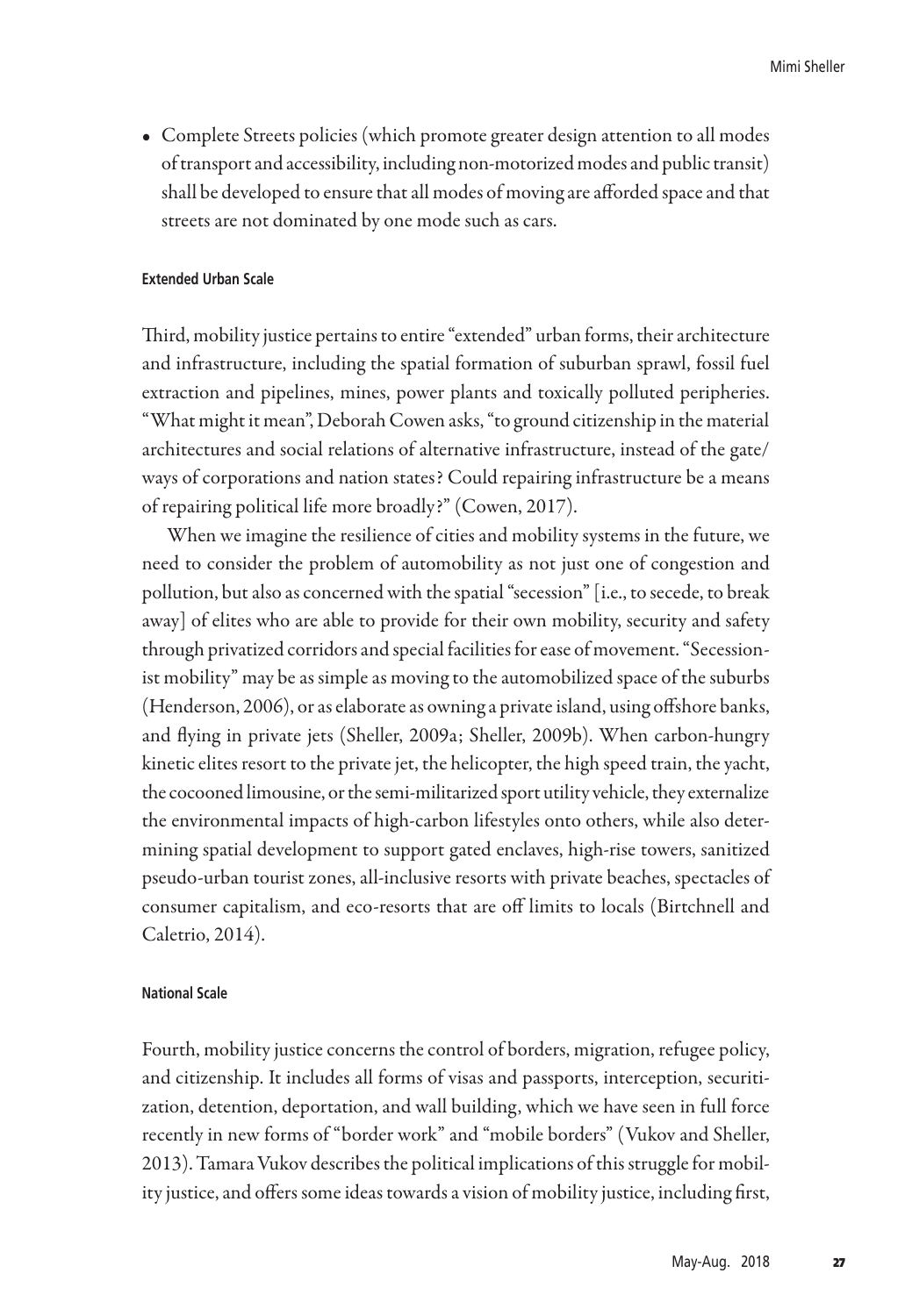"the building of a world in which safe, accessible, and just forms of movement and dwelling are open and available to all". Secondly, she calls for "an end to the many macro and micro forms of *forced* mobility and displacement (from colonial and war-based displacements to deportation and evictions due to gentrification)". And finally, she also calls for "The dismantling of imposed forms of immobility, including detention, incarceration, the legacy of colonial confinement (such as reservations) and separation walls and barriers" (Vukov, 2015). Existing social movements have already made these scale-jumping connections, from the prison justice movement to the migrant rights, refugee protection, and anti-border-wall protests.

At this scale of the nation and transnational movements, we can add these dimensions of mobility justice:

- All people shall enjoy a right to exit and re-enter the territory from which they originate.
- There is a right to refuge for those fleeing violence, persecution, and loss of domicile by war.
- People displaced by climate change shall have a right to resettlement in other countries, especially in those countries that contributed most to climate change.
- There is a right to freedom of movement across borders for any temporary purposes defined by law (tourism, education, temporary work etc.)
- No one should be detained or deported without due process.
- • Immigration law shall not be used to exclude entire categories of persons on the basis of race, religion, ethnicity, nationality, sexuality, or health status.

## **Planetary Scale**

Lastly, I suggest that global environmental injustices and mobility injustices are two faces of the same problem, each contributing to the other, and they are intertwined with the uneven distribution of access and harms of logistical space, energy infrastructure, and the fundamental life requirements of clean air, water, food, and shelter. Access to energy, and the minerals and metals that make up transportation systems, are a crucial dimension of such elite mobilities. The potential for mobility is grounded in where energy for transportation is sourced, where it is exported, and who uses most of it. Kinetic elites are monopolizing control over energy, water, and mineral rights, using their power to control global resources that are becoming increasingly scarce. As populations find themselves vulnerable to a changing climate and threatened with loss of access to water, energy, or food, issues of security will increasingly come to the fore – including the potential for political unrest and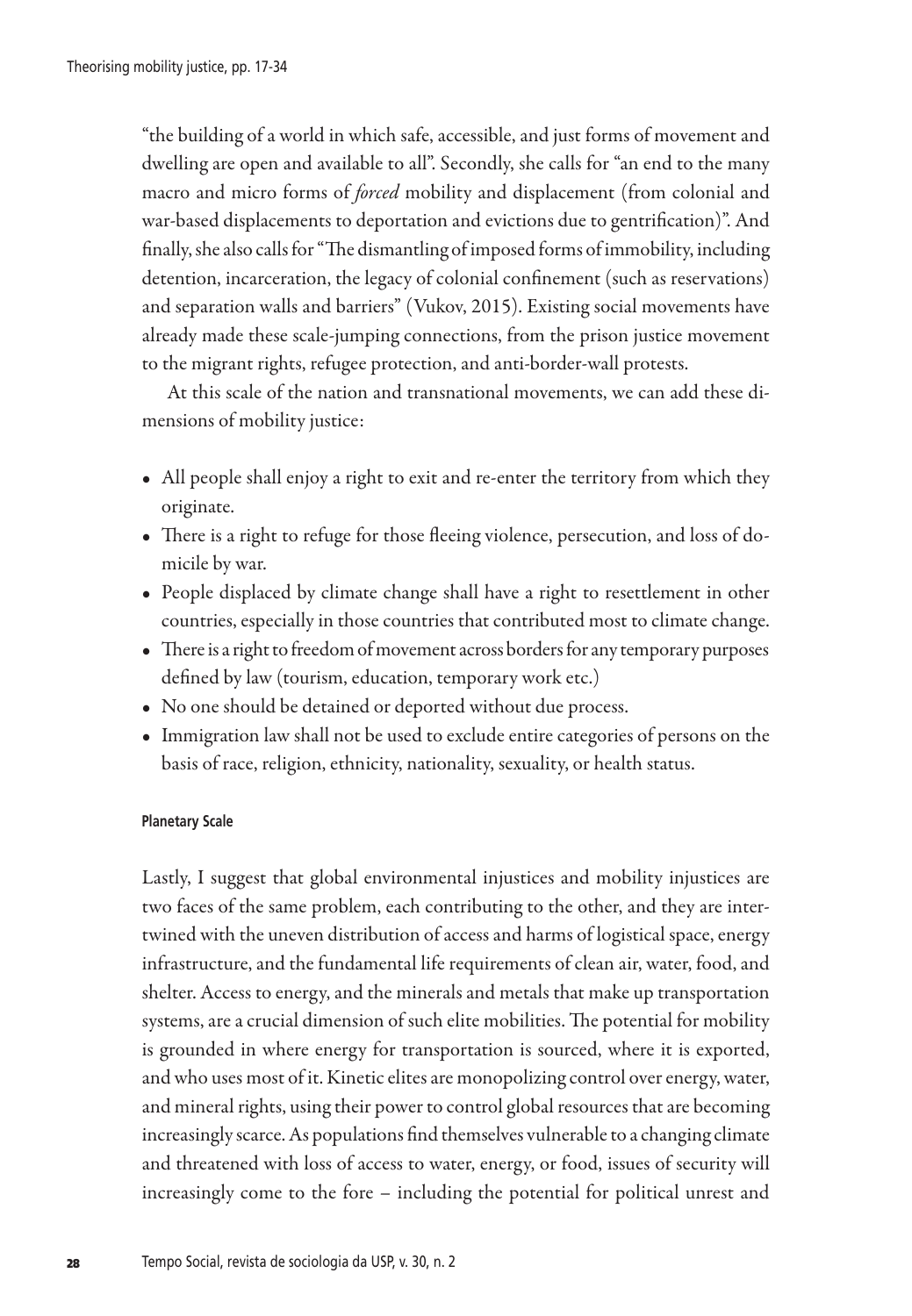state securitization brought on by climate change and associated urban disasters, as Stephen Graham has explored in his work on *Disrupted cities* (Graham, 2009). As mobility becomes rationed or far more highly priced due to the politics surrounding the unsustainability of current mobility systems, the inequalities of network capital will be thrown into sharper relief. Ultimately these elite mobilities are drivers of uneven global topographies, which are linked to deeper geo-ecologies of energy use and resource extraction. At this planetary scale:

- • Principles of climate justice and environmental justice suggest that mobility consumed in one place should not externalize waste or pollution on other regions without legitimately agreed upon reparations but also protection of non-human entities.
- Those industries and countries that have contributed the most to greenhouse gases and other forms of pollution shall have a responsibility of reparative justice to limit the impacts of their actions on others and to restore the atmosphere and environments as far as possible.
- Those displaced by climate change shall have a right to resettlement in other countries, and especially in those countries that contributed most to climate change.
- Protection of the planetary commons (oceans, seafloor, air, Antarctica, and extraplanetary bodies) shall outweigh any rights to global free trade or private rights to resource extraction.
- • All states shall be party to world forums at which carbon budgets are agreed upon and reductions in greenhouse gases regularly measured and met.
- A global trust fund shall be established into which polluters pay in order to meet the costs of urgent global climate change mitigation.

Each of these aspects of mobility injustice calls for greater attention to the longer histories of colonial, racial, imperial, and military mobility that inform contemporary global economies; and to the deeper geo-ecologies of resource extraction and energy use that support their infrastructures. We need to do a better job of tracing the historical patterns informing today's uneven mobilities, including their military, colonial, and racial histories.

## Conclusion: a manifesto for mobility justice

If we seek to abide by the principles of mobility justice, what kind of built forms, social practices, infrastructures, and narratives will support a more just mobility? Where should we direct our attention in building more just mobility cultures and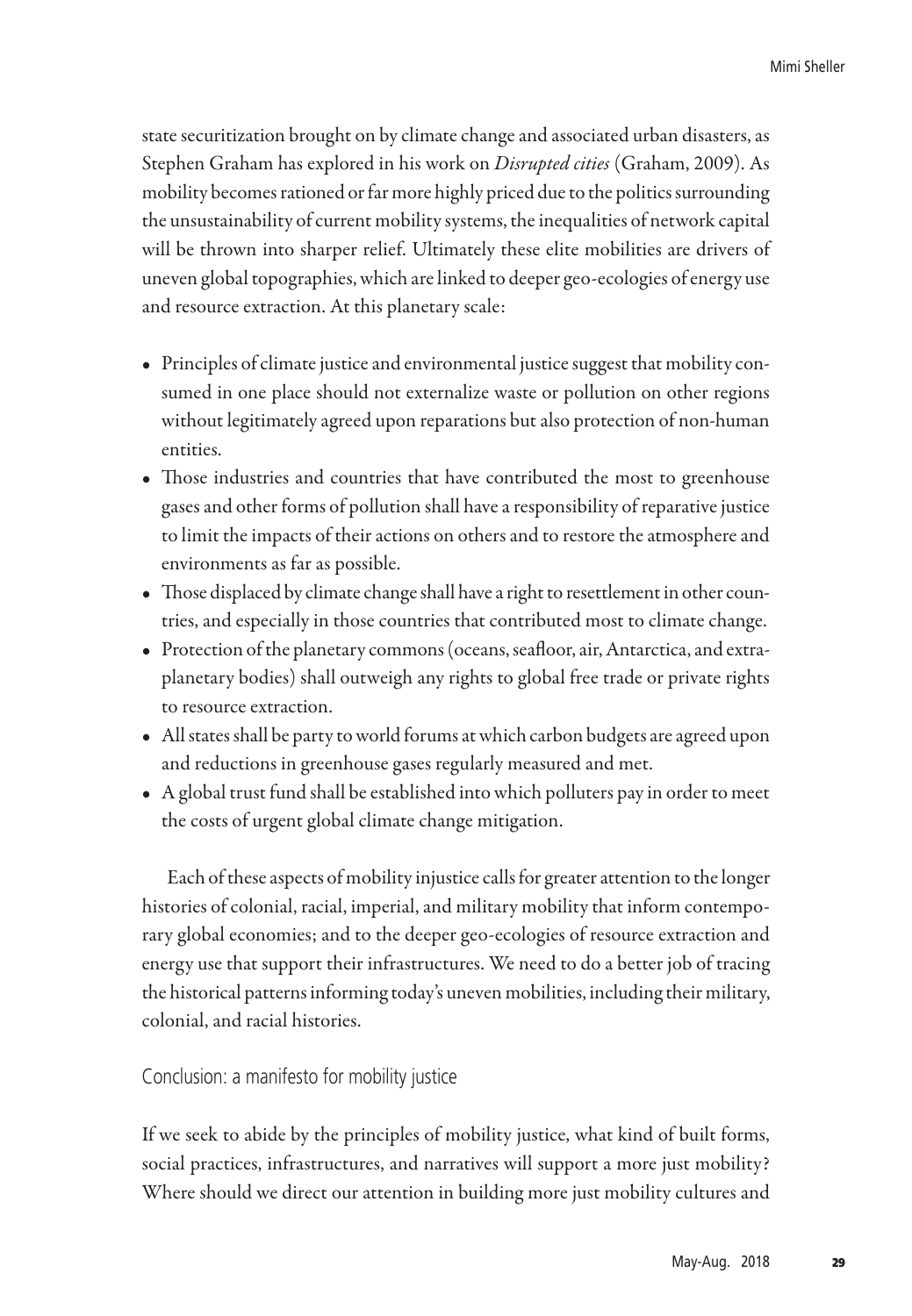forms of governance across multiple scales at once? I have argued that in thinking about bodily space, street space, urban space, national space, and even planetary space as racialized, gendered, and uneven, we can extend the insights of mobilities research not only into understanding micro-level interactions, and meso-level urban politics, but also macro-level global relations of unequal mobility. A combined transition toward sustainable mobility and mobility justice therefore requires more than changing how much energy we use in everyday life; it more fundamentally requires greater equity in the distribution of network capital and capabilities for motility, locally and globally.

It is incumbent upon us to expose more thoroughly the relation between such unequal mobility systems and uneven spatialities not only as forms of biopolitical governance of mobility but also as sites of potential resistance. The multi-scalar approach to mobility justice that I have summarized here includes a multi-layered politics of mobility that we could sum up as a kind of Manifesto to take action in a wide range of domains:

- Struggles over everyday embodied relations of racialization, gender, age, disability, sexuality, etc. which inform uneven freedoms of mobility and unequal capabilities for motility;
- Struggles for the right to the city and the public sphere, often with a politics of occupation and presence in public space that disrupts normalized mobility spaces and offers epistemic alternatives;
- Struggles over ethical spaces for contesting borders, migration, and other kinds of transnational mobility – slavery, trafficking, deportation, refugees etc. – in contested contexts of securitization and militarization;
- Struggles over the just circulation of goods, resources, energy, etc. in a global capitalist system that lacks procedural justice in the distribution of planetary matter and in the logistics infrastructures that move that stuff.

In conclusion, a more robust and comprehensive theory of mobility justice can help us address the combined "crises" of climate change, sustainable urban transitions, resource depletion and global migrations. These "crises" are part of a common phenomenon, which shares its origins with other uneven mobilities that impact everyday life. However, one aim is to shift away from the language of crisis towards a more productive way of framing these dilemmas and proposing how to deal with them. Mobility justice is an overarching concept for thinking about how power and inequality inform the governance and control of movement, shaping the patterns of unequal mobility and immobility in the circulation of people, resources, and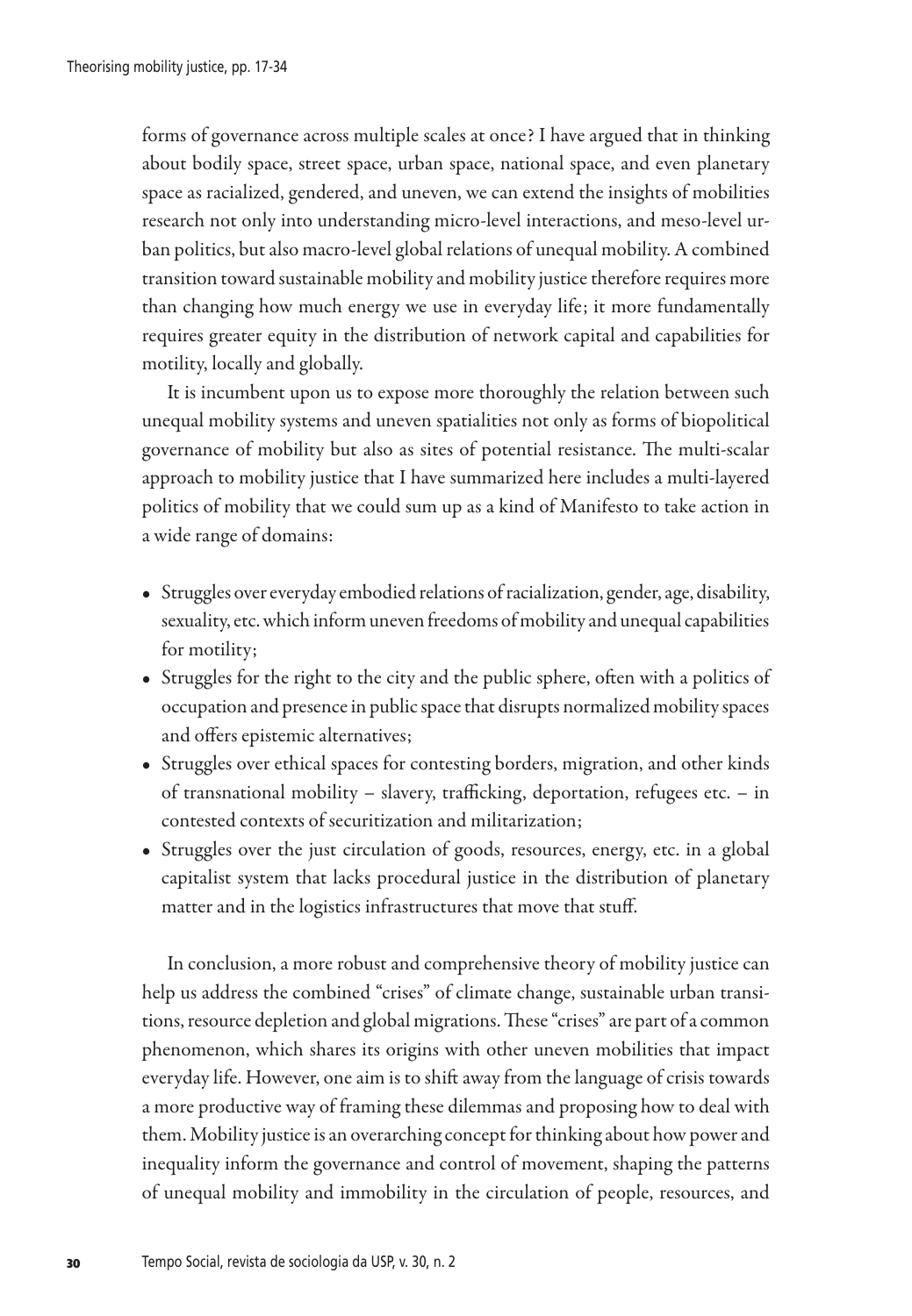information. We can think about mobility justice occurring at different scales, from micro-level embodied interpersonal relations, to meso-level issues of urban transportation justice and the "right to the city", to macro-level transnational relations of travel and borders, and ultimately global resources flows and energy circulation. Ultimately I argue that we urgently need to connect these scales of the body, street, city, nation, and planet into one overarching theory of mobility justice.

Bibliographic References

ADEY, P. (2017), *Mobility*. New revised edition. London, Routledge.

- ADEY, P.et al. (2014), *The routledge handbook of mobilities*. London, Routledge.
- Bærenholdt, J. O. (2013), "Governmobility: The powers of mobility". *Mobilities*, 8 (1): 20-34.
- Bergmann, S. & Sager, T. (eds.). (2008), *The ethics of mobilities: rethinking place, exclusion, freedom and environment.* Aldershot, Ashgate.

BIRTCHNELL, T. & CALETRIO, J. (eds.). (2014), *Elite mobilities*. London, Routledge.

- Brenner, N. (ed.). (2014), *Implosions/explosions: towards a study of planetary urbanization*. Berlin, Jovis.
- BRENNER, N. & SCHMID, C. (2014), "Planetary urbanization". In: BRENNER, N. Implosions/ *explosions: towards a study of planetary urbanization.* Berlin, Jovis.
- Cowen, D. (2014), *The deadly life of logistics: mapping violence in global trade*. Minneapolis, University of Minnesota Press.
- COWEN, D. (2017), "Disrupt the flows: war against DAPL and planetary annihilation". Available in: https://itsgoingdown.org/disrupt-flows-war-dapl-planetary-annihilation/, consulted on: 6/12/2016.
- Cresswell, T. (2006), *On the move: mobility in the modern western world.* London, Routledge.
- Cresswell, T. ( January 2010), "Towards a politics of mobility". *Environment and Planning D: Society and Space.* 28 (1): 17-31.
- Cresswell, T. (2011), "Mobilities i: catching up". *Progress in Human Geography.* 35 (4): 550-8.
- Cresswell, T. (2012), "Mobilities ii: still". *Progress in Human Geography.* 36 (5): 645-653.
- Cresswell, T. (2014), "Mobilities iii: moving on". *Progress in Human Geography.* 38 (5): 712-21.
- Elliott, A. & Urry, J. (2010), *Mobile lives*. London, Routledge.
- FAULCONBRIDGE, J. & HUI, A. (2016), "Traces of a mobile field: ten years of mobilities Research". *Mobilities*, 11 (1): 1-14.
- Fischer, B. *et al*. (eds.). (2014), *Cities from scratch: poverty and informality in urban Latin America*. Durham, Duke University Press.
- FLAMM, M. & KAUFMANN, V. (2006), "Operationalising the concept of motility: a qualitative study". *Mobilities*. 1 (2): 167-89.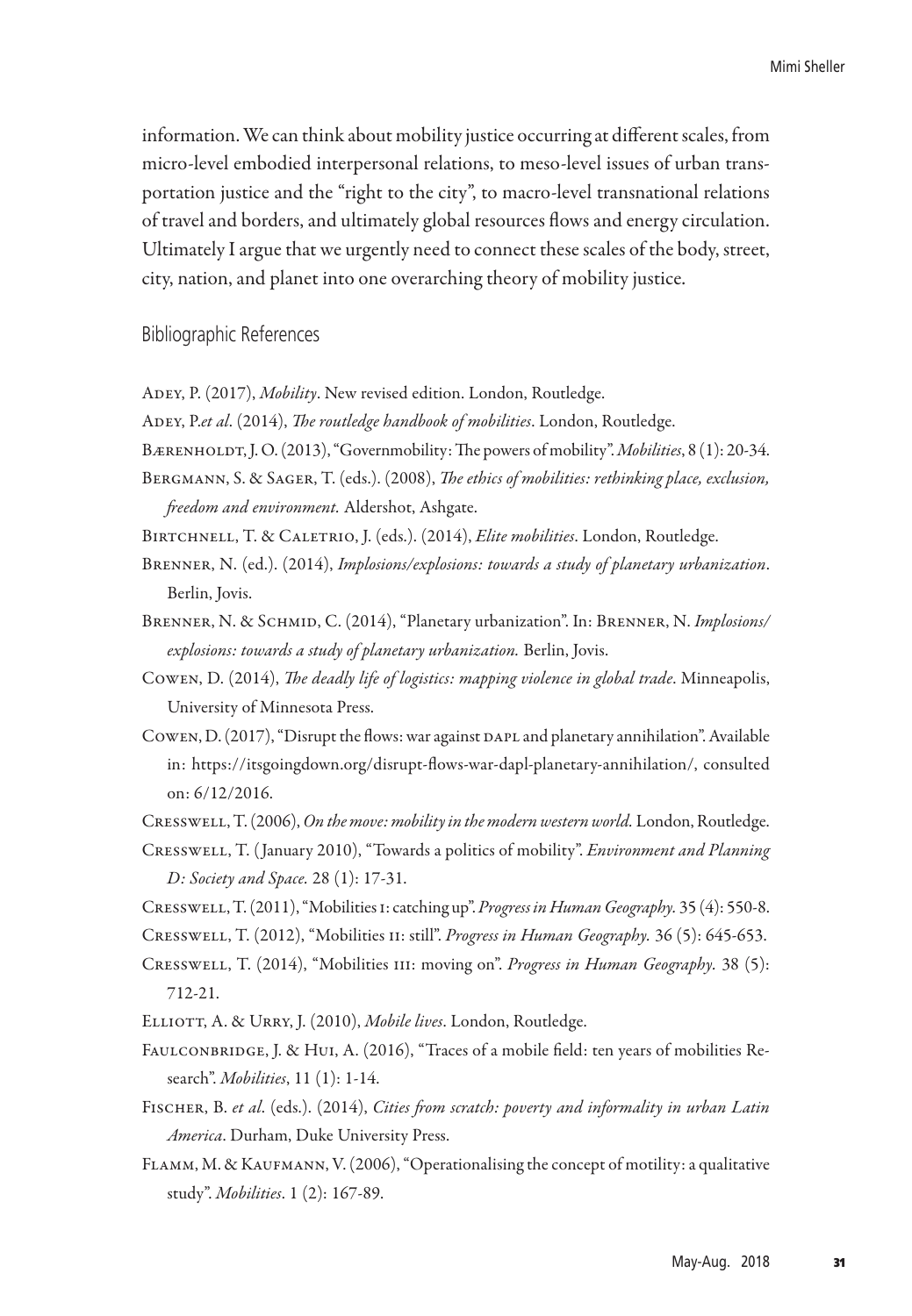- Frith, J. (2012), "Splintered space: the smartphone as the screen to the city". *Mobilities*, 7  $(1): 131-149.$
- Graham, S. (ed.). (2009), *Disrupted cities: when infrastructure fails*. New York and London, Routledge.
- Hannam, K. *et al*. (2006), "Mobilities, immobilities, and moorings". *Mobilities*, 1 (1): 1-22.
- Henderson, J. (2006), "Secessionist automobility: racism, anti-urbanism, and the politics of automobility in Atlanta, Georgia". *International Journal of Urban and Regional Research*, 30 (2): 293-307.
- Kaufmann, V. & Montulet, B. (2008), "Between social and spatial mobilities: the issue of social fluidity". In: Canzler, W.; Kaufmann, V. & Kesselring, S. (eds.). *Tracing mobilities: towards a cosmopolitan perspective*. Farnham, Ashgate, pp. 37-56*.*
- Kellerman, A. (2012), "Potential mobilities". *Mobilities*, 7 (1): 171-83.
- KRONLID, D. (2008), "Mobility as capability". In: UTENG, T. P. & CRESSWELL, T. (eds). *Gendered mobilities*. Aldershot, Ashgate, pp. 15-34.
- Massey, D. (1991), "A global sense of place". *Marxism Today*, 35 (6): 24-29.
- Mountz, A. (2010), *Seeking asylum: human smuggling and bureaucracy at the border.* Minneapolis, University of Minnesota Press.
- SCHLOSBERG, D. (2012), "Climate Justice and capabilities: a framework for adaptation policy". *Ethics and International Affairs*, 26 (4): 445-461.
- Sheller, M. (2000), *Democracy after slavery: black publics and peasant radicalism in Haiti and Jamaica.* London and Basingstoke, Macmillan Caribbean.
- Sheller, M. (2003), *Consuming the Caribbean: from Arawaks to Zombies*. London and New York, Routledge.
- SHELLER, M. (2009a), "Infrastructures of the Imagined island: software, mobilities and the architecture of Caribbean Paradise". *Environment and Planning A*, 41: 1386-1403.
- Sheller, M. (2009b), "The New Caribbean complexity: mobility systems, tourism and the re-scaling of development". *The Singapore Journal of Tropical Geography*, 30: 189-203.
- SHELLER, M. (2011), "Mobility". *Sociopedia*. International Sociological Association.
- SHELLER, M. (2014), *Aluminum dreams: the making of light modernity*. Cambridge, MA, MIT Press.
- Sheller, M. & Urry, J. (2000), "The city and the car". *International Journal of Urban and Regional Research*, 24: 737-57.
- Sheller, M. & Urry, J. (2003), "Mobile transformations of 'public' and 'private' life". *Theory, Culture and Society*, 20 (3): 107-125.
- SHELLER, M. & URRY, J. (2006), "The New Mobilities Paradigm". *Environment and Planning A*, 38 (2): 207-26.
- SHELLER, M. & URRY, J. (2016), "Mobilising the new mobilities paradigm". *Applied Mobilities*, 1 (1).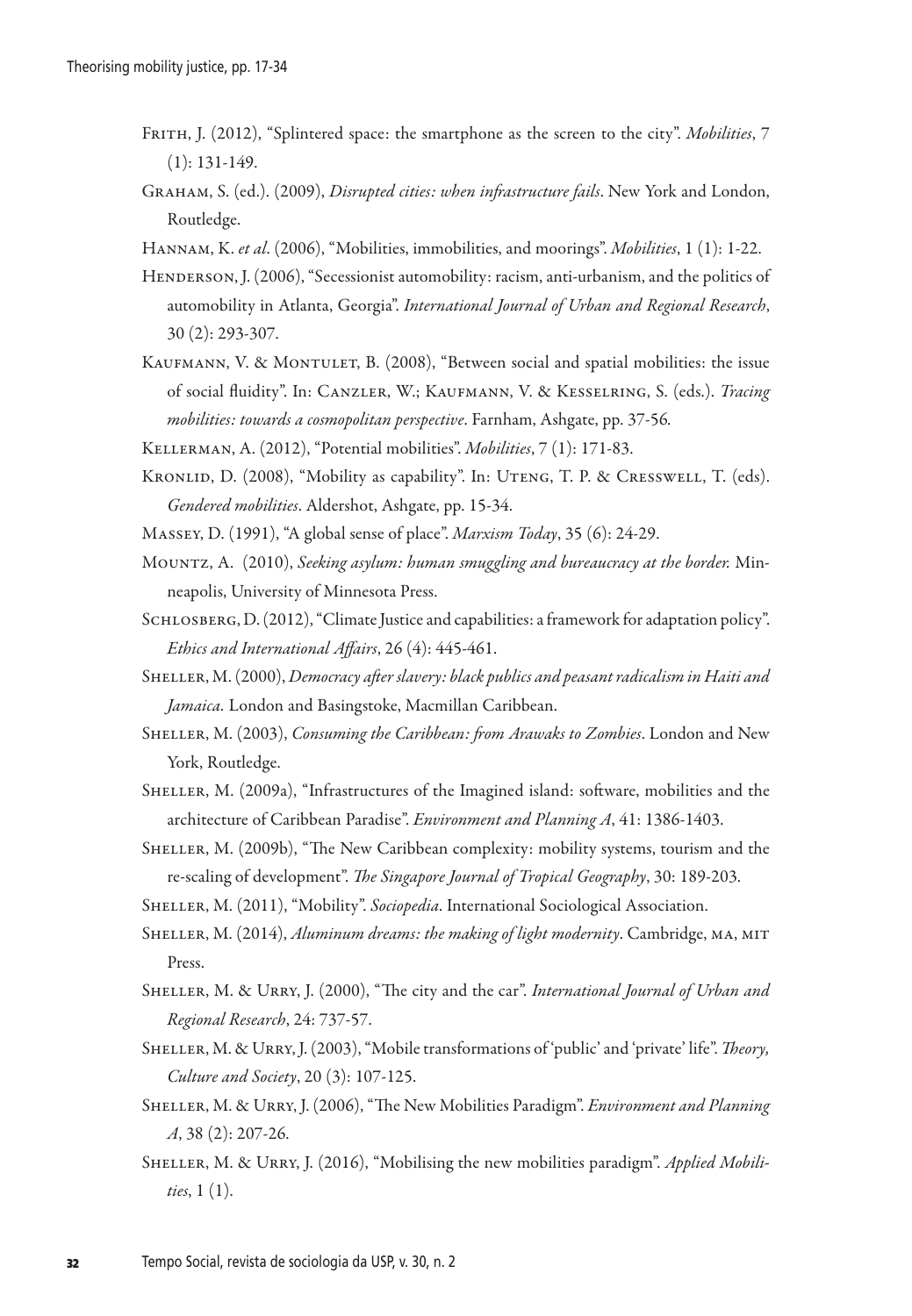Sheller, M. & Urry, J. (eds.). (2004), *Tourism mobilities: places to play, places in play*. London, Routledge.

SHELLER, M. & URRY, J. (eds.). (2006), *Mobile technologies of the city*. London, Routledge.

Urry, J. (2007), *Mobilities*. Cambridge, Polity Press.

- Vukov, T. (2015), "Strange moves: speculations and propositions on mobility justice". In: Montegary & White (eds.)*. Mobile desires: the politics and erotics of mobility justice.* Palgrave Macmillan.
- Vukov, T. & Sheller, M. (2013), "Border work: surveillant assemblages, virtual fences, and tactical counter-media". *Social Semiotics*, 23 (2): 225-41.

#### **Abstract**

#### *Theorising mobility justice*

Mobility justice is one of the crucial political and ethical issues of our day, when the entire world faces the urgent question of how to make the transition to more environmentally sustainable and socially just mobilities. All around the planet urban, regional, and international governing bodies are grappling with a series of crises related to how we move: an urban crisis of pollution and congestion, a global refugee crisis of borders and humanitarianism, and a climate crisis of global warming and decarbonisation. This article seeks to think across these crises showing how each is part of a wider disturbance in prevailing institutions concerned with the management of mobilities and immobilities. Mobility justice offers a new way to think across the micro and macro scale of transitioning toward more just mobilities.

Keywords: Mobility; Justice; Urban crisis; Borders; Climate change.

#### Resumo

#### *Teorizando sobre "mobilidades justas"*

"Mobilidades justas" configuram uma das questões políticas e éticas cruciais de nossos dias, quando o mundo enfrenta a questão urgente de como fazer a transição para mobilidades ambientalmente mais sustentáveis e socialmente mais justas. Em todo o planeta, órgãos governamentais urbanos, regionais e internacionais estão lidando com uma série de crises relacionadas aos deslocamentos: uma crise urbana em torno da poluição e do congestionamento, uma crise global de fronteiras e de humanitarismo face aos refugiados, e uma crise climática imposta pelo aquecimento global e pela necessidade de descarbonização. Este artigo busca pensar sobre tais crises, mostrando como cada uma faz parte de distúrbios mais amplos nas instituições responsáveis pela gestão de mobilidades e imobilidades. Na interface entre mobilidade, equidade e justiça, ergue-se uma nova maneira de pensar, desde a escala micro à macro, sobre a transição para mobilidades mais justas. Palavras-chave: Mobilidade; Justiça; Crise urbana; Fronteiras; Mudança climática.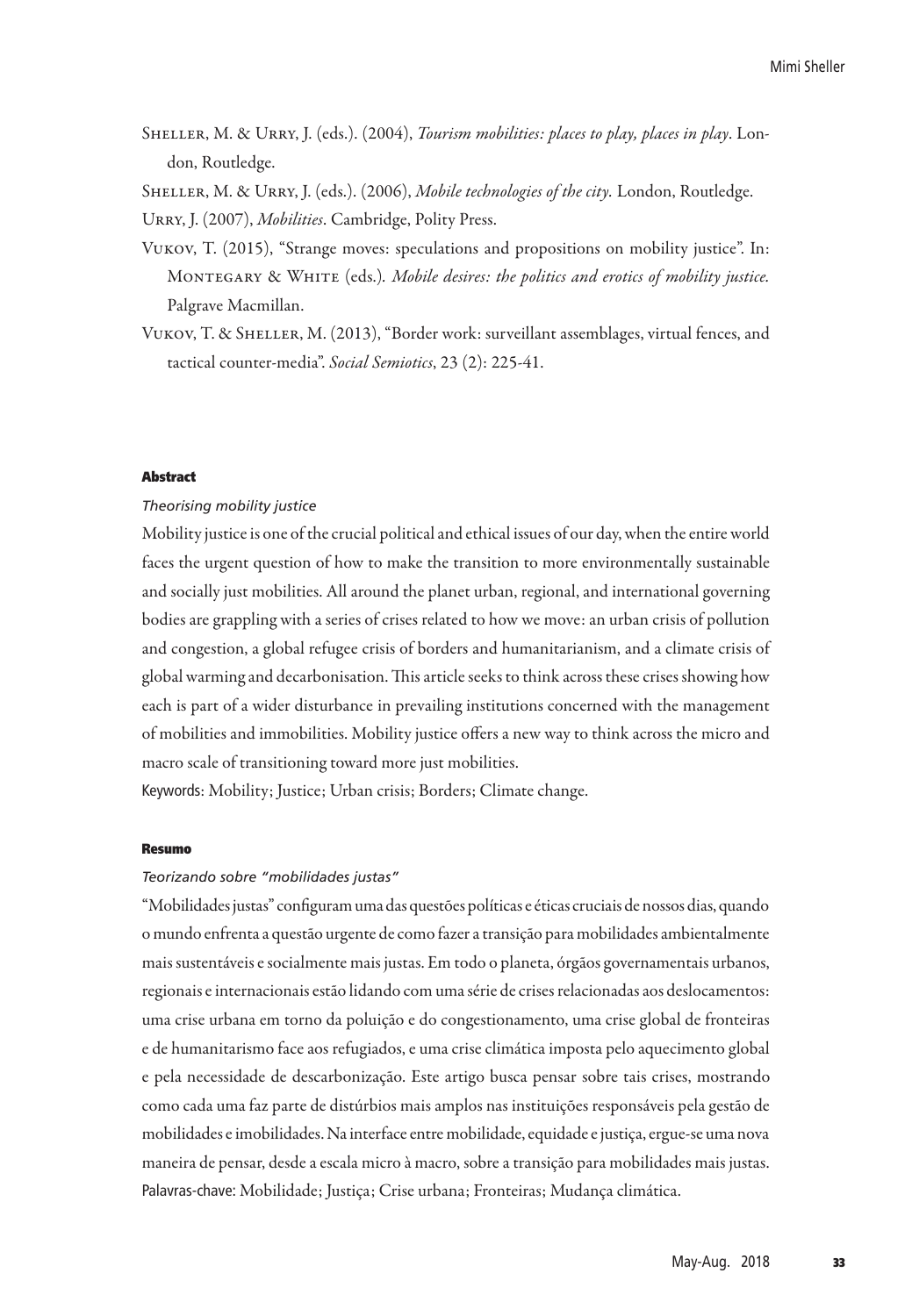Texto recebido em 29/1/2018 e aprovado em 1/2/2018. doi: 10.11606/0103-2070.ts.2018.142763

mimi sheller é professora de sociologia na Drexel University (eua), diretora do Center for Mobilities Research and Policy (Reino Unido), e presidente do T2M.org. E-mail: mimi.sheller@ drexel.edu.